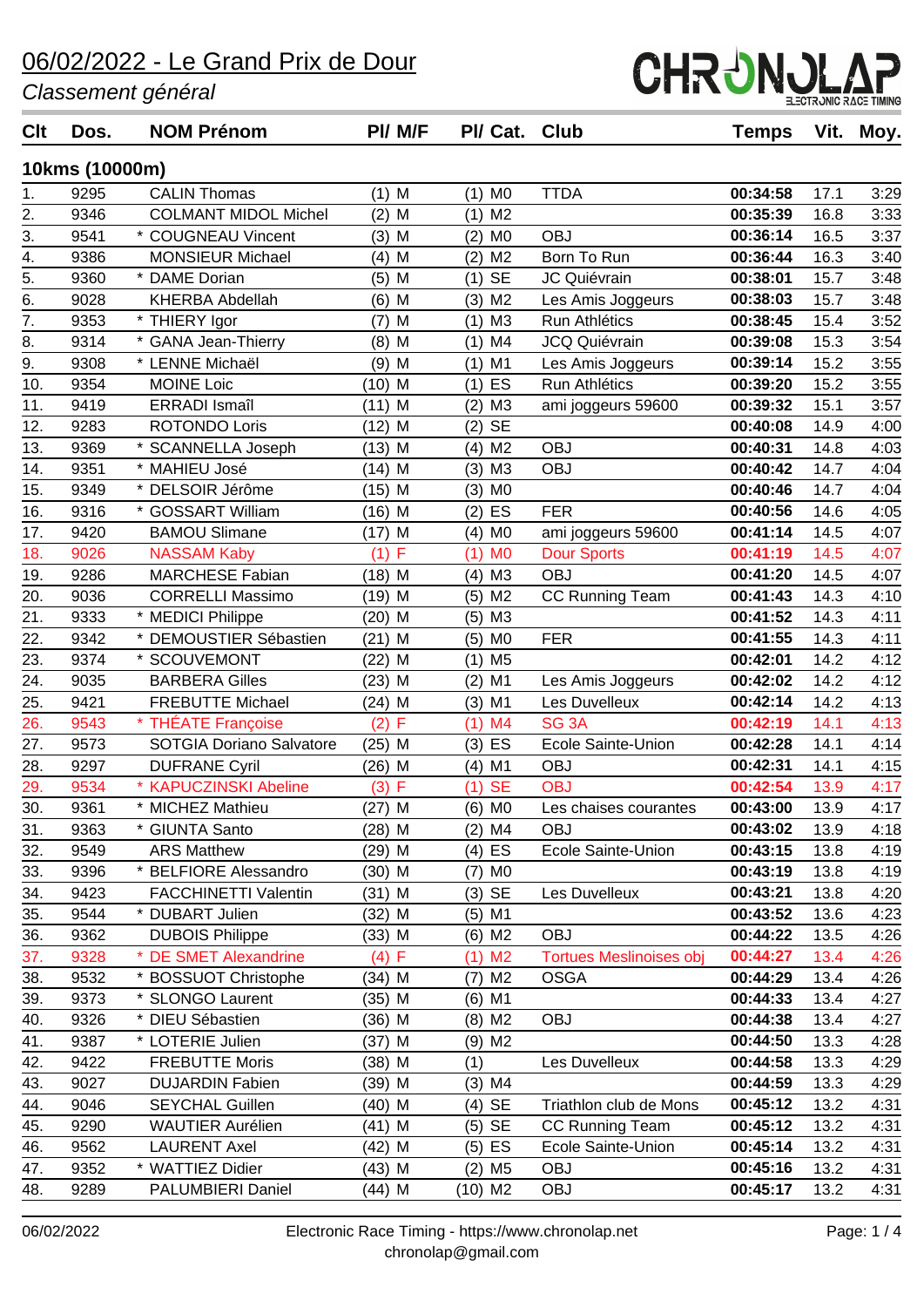#### *Classement général*



| Clt | Dos. | <b>NOM Prénom</b>           | PI/ M/F            | PI/ Cat. Club         |                           | <b>Temps</b> | Vit. | Moy. |
|-----|------|-----------------------------|--------------------|-----------------------|---------------------------|--------------|------|------|
| 49. | 9415 | <b>DUMONT Jérôme</b>        | (45) M             | $(8)$ MO              |                           | 00:45:21     | 13.2 | 4:32 |
| 50. | 9337 | <b>LOMBRY Grégory</b>       | (46) M             | $(7)$ M1              | JC Quiévrain              | 00:45:23     | 13.2 | 4:32 |
| 51. | 9576 | <b>BAILLY Gauthier</b>      | $(47)$ M           | $(6)$ ES              | <b>Ecole Sainte-Union</b> | 00:45:50     | 13.0 | 4:34 |
| 52. | 9590 | <b>KOURAICHE Omar</b>       | (48) M             | ES<br>(7)             | Ecole Sainte-Union        | 00:45:50     | 13.0 | 4:34 |
| 53. | 9312 | * OPDENACKER Ludovic        | (49) M             | M <sub>0</sub><br>(9) | Madres                    | 00:46:08     | 13.0 | 4:36 |
| 54. | 9564 | <b>LORIMIER François</b>    | (50) M             | $(8)$ ES              | <b>Ecole Sainte-Union</b> | 00:46:10     | 12.9 | 4:36 |
| 55. | 9379 | * MOTTE Olivier             | (51) M             | M4<br>(4)             | Step And Run              | 00:46:37     | 12.8 | 4:39 |
| 56. | 9533 | <b>VANDESMAL Mathis</b>     | (52) M             | $(9)$ ES              |                           | 00:46:41     | 12.8 | 4:40 |
| 57. | 9350 | * DEHON Geneviève           | F<br>(5)           | (1)<br>M <sub>3</sub> | <b>CC Running Team</b>    | 00:46:43     | 12.8 | 4:40 |
| 58. | 9376 | * PAYEN Larry               | (53) M             | $(8)$ M1              | <b>CC Running Team</b>    | 00:46:46     | 12.8 | 4:40 |
| 59. | 9338 | * DI PROSPERO Thomas        | $(54)$ M           | $(6)$ SE              | <b>OBJ</b>                | 00:47:06     | 12.7 | 4:42 |
| 60. | 9296 | DI DAVIDE Guido             | (55) M             | (11) M2               | Les Amis Joggeurs         | 00:47:16     | 12.6 | 4:43 |
| 61. | 9287 | <b>DENEUBOURG Robin</b>     | (56) M             | $(7)$ SE              | <b>OBJ</b>                | 00:47:18     | 12.6 | 4:43 |
| 62. | 9393 | * MICHEL Olivier            | M<br>(57)          | $(3)$ M <sub>5</sub>  | <b>OBJ</b>                | 00:47:18     | 12.6 | 4:43 |
| 63. | 9327 | * VENTI Carmelo             | $(58)$ M           | M <sub>6</sub><br>(1) | <b>JC Baudour</b>         | 00:47:37     | 12.6 | 4:45 |
| 64. | 9030 | <b>DELSINE Eddy</b>         | (59) M             | M3<br>(6)             | <b>OBJ</b>                | 00:47:50     | 12.5 | 4:46 |
| 65. | 9595 | <b>NOEL Sofiane</b>         | (60) M             | $(10)$ ES             | Ecole Sainte-Union        | 00:47:55     | 12.5 | 4:47 |
| 66. | 9325 | * MOREAU Eddy               | (61) M             | $(5)$ M4              | <b>OBJ</b>                | 00:48:00     | 12.5 | 4:47 |
| 67. | 9334 | * KOTECKI Eric              | (62) M             | $(6)$ M4              | <b>OBJ</b>                | 00:48:00     | 12.5 | 4:47 |
| 68. | 9537 | * PACZKOWSKI Odile          | (6) F              | (2)<br>M <sub>0</sub> | <b>ASA Onnaing</b>        | 00:48:05     | 12.4 | 4:48 |
| 69. | 9040 | <b>LAURENT Antoine</b>      | (63) M             | (10) MO               | Les Amis Joggeurs         | 00:48:13     | 12.4 | 4:49 |
| 70. | 9394 | * VERDE Michel              | (64) M             | ΜЗ<br>(7)             | <b>OBJ</b>                | 00:48:20     | 12.4 | 4:49 |
| 71. | 9600 | <b>WILLARD Valentin</b>     | (65) M             | (11) ES               | <b>Ecole Sainte-Union</b> | 00:48:27     | 12.3 | 4:50 |
| 72. | 9371 | * NISOL Patrick             | (66) M             | $(4)$ M <sub>5</sub>  | Galop Romain Bavay        | 00:48:40     | 12.3 | 4:51 |
| 73. | 9291 | <b>BALDINU Sebastia</b>     | M<br>(67)          | M4<br>(7)             | Galop Romain              | 00:48:57     | 12.2 | 4:53 |
| 74. | 9536 | * HENRIET Alexandre         | $(68)$ M           | M1<br>(9)             | <b>OBJ</b>                | 00:49:09     | 12.2 | 4:54 |
| 75. | 9391 | <b>CAPOUILLEZ Frédéric</b>  | (69) M             | (10) M1               | Dour Sports               | 00:49:09     | 12.2 | 4:54 |
| 76. | 9288 | <b>VANDURME Luc</b>         | (70) M             | $(11)$ MO             | <b>OBJ</b>                | 00:49:13     | 12.1 | 4:55 |
| 77. | 9587 | <b>HAUTERS Jérémy</b>       | (71) M             | (12) ES               | Ecole Sainte-Union        | 00:49:17     | 12.1 | 4:55 |
| 78. | 9372 | <b>SPLINGARD Marianna</b>   | $\mathsf F$<br>(7) | M <sub>3</sub><br>(2) |                           | 00:49:41     | 12.0 | 4:58 |
| 79. | 9398 | * WATTIEZ Christosphe       | (72) M             | (12) MO               | <b>OBJ</b>                | 00:50:41     | 11.8 | 5:04 |
| 80. | 9339 | <b>BARBUTO Michel</b>       | $(73)$ M           | $(12)$ M2             | <b>OBJ</b>                | 00:50:42     | 11.8 | 5:04 |
| 81. | 9292 | <b>CAGLAR Danyal</b>        | (74) M             | (11) M1               |                           | 00:51:02     | 11.7 | 5:06 |
| 82. | 9293 | MEDDOUR Madjid              | (75) M             | $(13)$ MO             | <b>SW 87</b>              | 00:51:04     | 11.7 | 5:06 |
| 83. | 9591 | <b>LOGEOT Valentin</b>      | (76) M             | $(13)$ ES             | Ecole Sainte-Union        | 00:51:06     | 11.7 | 5:06 |
| 84. | 9599 | <b>WALLET Tom</b>           | $(77)$ M           | $(14)$ ES             | Ecole Sainte-Union        | 00:51:06     | 11.7 | 5:06 |
| 85. | 9546 | <b>ALLARD Corentin</b>      | $(78)$ M           | $(15)$ ES             | Ecole Sainte-Union        | 00:51:21     | 11.6 | 5:08 |
| 86. | 9545 | * PRONNIER Dominique        | (79) M             | $(5)$ M <sub>5</sub>  |                           | 00:51:38     | 11.6 | 5:09 |
| 87. | 9294 | <b>VASSEUR Virginie</b>     | (8) F              | $(1)$ M1              | <b>Galop Romain</b>       | 00:51:39     | 11.6 | 5:09 |
| 88. | 9406 | <b>AGOSTINO Maxime</b>      | $(80)$ M           | (14) MO               | Soutiens aux              | 00:51:48     | 11.5 | 5:10 |
| 89. | 9557 | <b>GARCIA-DAMIEN Pierre</b> | (81) M             | (16) ES               | Ecole Sainte-Union        | 00:52:01     | 11.5 | 5:12 |
| 90. | 9041 | <b>CORDIER Aurore</b>       | (9) F              | $(2)$ M1              | Les Amis Joggeurs         | 00:52:09     | 11.5 | 5:12 |
| 91. | 9402 | * CLERFEYT Delphine         | $(10)$ F           | $(2)$ M <sub>2</sub>  | <b>OBJ</b>                | 00:52:09     | 11.5 | 5:12 |
| 92. | 9390 | * BAUDUIN Elzo              | $(82)$ M           | $(6)$ M <sub>5</sub>  | <b>JC Estinnes</b>        | 00:52:12     | 11.4 | 5:13 |
| 93. | 9335 | * VERMEULEN Cindy           | (11) F             | $(3)$ MO              | <b>OBJ</b>                | 00:52:37     | 11.4 | 5:15 |
| 94. | 9359 | * MEGRET Patrice            | $(83)$ M           | $(8)$ M4              |                           | 00:52:53     | 11.3 | 5:17 |
| 95. | 9299 | <b>DESTREBECQ Camille</b>   | (12) F             | $(2)$ SE              | <b>CC Team</b>            | 00:53:01     | 11.3 | 5:18 |
| 96. | 9555 | <b>FOSSEPREZ Wesley</b>     | $(84)$ M           | (17) ES               | Ecole Sainte-Union        | 00:53:44     | 11.1 | 5:22 |
| 97. | 9554 | <b>DOMANIECKI Tobias</b>    | (85) M             | (18) ES               | Ecole Sainte-Union        | 00:53:45     | 11.1 | 5:22 |
| 98. | 9550 | <b>BATAILLE Victor</b>      | (86) M             | (19) ES               | Ecole Sainte-Union        | 00:53:47     | 11.1 | 5:22 |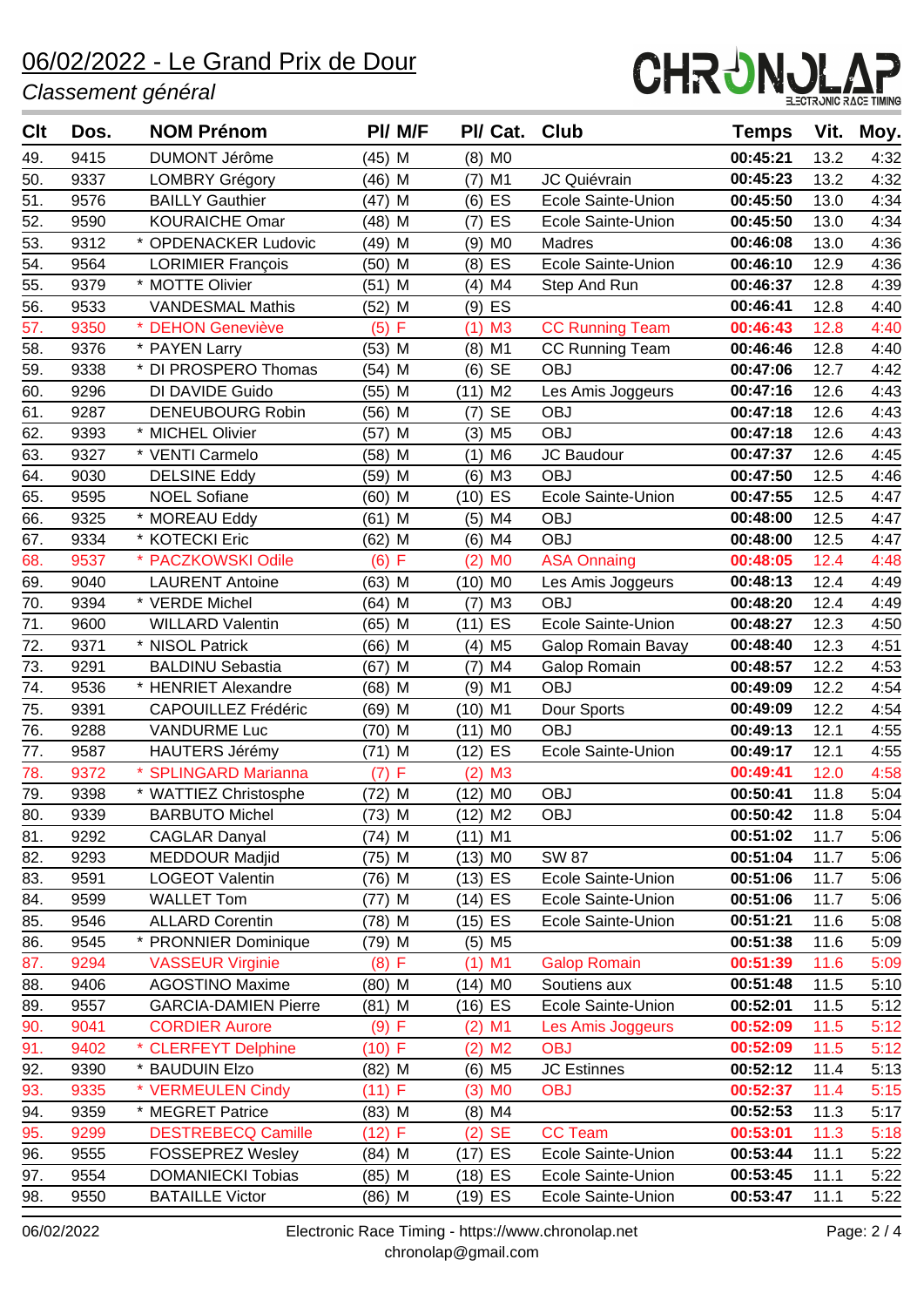#### *Classement général*



| <b>Clt</b>   | Dos. | <b>NOM Prénom</b>                      | PI/ M/F   | PI/ Cat.               | Club                      | <b>Temps</b> | Vit. | Moy. |
|--------------|------|----------------------------------------|-----------|------------------------|---------------------------|--------------|------|------|
| 99.          | 9412 | <b>BATSUKH Badmaarag</b>               | (13) F    | $(3)$ SE               | <b>FER</b>                | 00:53:53     | 11.1 | 5:23 |
| 100.         | 9330 | * REZIG Diab                           | (87) M    | M <sub>5</sub><br>(7)  | <b>Galop Romain Bavay</b> | 00:53:57     | 11.1 | 5:23 |
| 101.         | 9304 | * BOUCHEZ Sébastien                    | $(88)$ M  | $(13)$ M2              | <b>OBJ</b>                | 00:54:01     | 11.1 | 5:24 |
| 102.         | 9389 | * AVETAND Céleste                      | (14) F    | <b>ES</b><br>(1)       | <b>Galop Romain Bavay</b> | 00:54:05     | 11.0 | 5:24 |
| 103.         | 9388 | * AVETAND Michaël                      | (89) M    | $(14)$ M2              | <b>Galop Romain Bavay</b> | 00:54:05     | 11.0 | 5:24 |
| 104.         | 9378 | <b>LAURENT Ingrid</b>                  | (15) F    | (3)<br>M <sub>2</sub>  |                           | 00:54:09     | 11.0 | 5:24 |
| 105.         | 9425 | <b>SPITALERI Mario</b>                 | (90) M    | $(8)$ M <sub>5</sub>   | Ciao Italia               | 00:54:45     | 10.9 | 5:28 |
| 106.         | 9597 | <b>POCHEZ Aless</b>                    | (91) M    | ES<br>(20)             | <b>Ecole Sainte-Union</b> | 00:54:55     | 10.9 | 5:29 |
| 107.         | 9410 | * CALLURA Selvino                      | (92) M    | $(9)$ M <sub>5</sub>   | <b>OBJ</b>                | 00:54:59     | 10.9 | 5:29 |
| 108.         | 9285 | <b>COCHEZ Muriel</b>                   | (16) F    | M <sub>2</sub><br>(4)  | <b>FER</b>                | 00:55:03     | 10.9 | 5:30 |
| 109.         | 9392 | * LABYE Miguel                         | $(93)$ M  | (12)<br>M1             | <b>OBJ</b>                | 00:56:28     | 10.6 | 5:38 |
| 110.         | 9323 | <b>CASSART Luc</b>                     | (94) M    | M4<br>(9)              | Vertigo                   | 00:56:33     | 10.6 | 5:39 |
| 111.         | 9344 | <b>MOREAU Pierre-Pol</b>               | $(95)$ M  | $(13)$ M1              |                           | 00:56:33     | 10.6 | 5:39 |
| 112.         | 9340 | * VANOUDEWATER Olivier                 | (96) M    | ΜЗ<br>(8)              | Courir pour le plaisir    | 00:56:36     | 10.6 | 5:39 |
| 113.         | 9310 | * DEKHLI Kamal                         | (97) M    | M7<br>(1)              | JC Quiévrain              | 00:56:48     | 10.5 | 5:40 |
| 114.         | 9400 | * DUYCKAERTS Benoit                    | (98) M    | $(15)$ M2              | Theodo Tempo              | 00:56:53     | 10.5 | 5:41 |
| 115.         | 9336 | <b>LEGRAND Benoit</b>                  | (99) M    | $(9)$ M3               | <b>OBJ</b>                | 00:57:12     | 10.4 | 5:43 |
| 116.         | 9572 | <b>SCHIROSI Antoine</b>                | $(100)$ M | $(21)$ ES              | Ecole Sainte-Union        | 00:57:15     | 10.4 | 5:43 |
| 117.         | 9580 | <b>CIAVARELLA Francesco</b>            | (101) M   | ES<br>(22)             | Ecole Sainte-Union        | 00:58:58     | 10.1 | 5:53 |
| 118.         | 9345 | ANCORA Éric                            | $(102)$ M | $(16)$ M2              |                           | 00:59:10     | 10.1 | 5:54 |
| 119.         | 9397 | <b>SENNI Alessio</b>                   | $(103)$ M | M1<br>(14)             | Semi-marathon de          | 00:59:10     | 10.1 | 5:54 |
| 120.         | 9598 | SAUSSEZ Hadrien                        | $(104)$ M | (23) ES                | <b>Ecole Sainte-Union</b> | 00:59:27     | 10.0 | 5:56 |
| 121.         | 9583 | <b>DELSINE Chloé</b>                   | (17)<br>F | ES<br>(2)              | <b>Ecole Sainte-Union</b> | 00:59:47     | 10.0 | 5:58 |
| 122.         | 9303 | * FLAMANG Jean-Pierre                  | $(105)$ M | $(10)$ M4              | <b>FER</b>                | 01:00:02     | 9.9  | 6:00 |
| 123.         | 9411 | * GUTIERREZ Angel                      | (106) M   | $(10)$ M5              | <b>OBJ</b>                | 01:00:06     | 9.9  | 6:00 |
| 124.         | 9569 | <b>PELTIER Cassandra</b>               | (18) F    | ES<br>(3)              | <b>Ecole Sainte-Union</b> | 01:00:12     | 9.9  | 6:01 |
| 125.         | 9301 | * URBAIN Ginette                       | (19) F    | $(1)$ M7               | <b>JC Baudour</b>         | 01:00:27     | 9.9  | 6:02 |
| 126.         | 9300 | * GRANDFILS Eric                       | $(107)$ M | M <sub>6</sub><br>(2)  | JC Baudour                | 01:01:20     | 9.7  | 6:07 |
| 127.         | 9575 | <b>ADAM Thomas</b>                     | $(108)$ M | (24) ES                | Ecole Sainte-Union        | 01:01:29     | 9.7  | 6:08 |
| 128.         | 9329 | <b>GEVENOIS Frank</b>                  | (109) M   | (11)<br>M <sub>5</sub> | Freiky                    | 01:02:08     | 9.6  | 6:12 |
| 129.         | 9356 | * DELSAUX Sébastien                    | $(110)$ M | $(15)$ M1              |                           | 01:02:53     | 9.5  | 6:17 |
| 130.         | 9560 | <b>KULINICH Damien</b>                 | (111) M   | $(25)$ ES              | Ecole Sainte-Union        | 01:03:12     | 9.4  | 6:19 |
| 131.         | 9594 | <b>MONOYER Emilien</b>                 | $(112)$ M | (26) ES                | Ecole Sainte-Union        | 01:03:48     | 9.4  | 6:22 |
| 132.         | 9578 | <b>CASTIAU Edouard</b>                 | $(113)$ M | (27) ES                | Ecole Sainte-Union        | 01:04:09     | 9.3  | 6:24 |
| 133.         | 9570 | <b>PICRON Celia-Victoria</b>           | $(20)$ F  | $(4)$ ES               | <b>Ecole Sainte-Union</b> | 01:04:23     | 9.3  | 6:26 |
| 134.         | 9552 | <b>COLMANT Jonathan</b>                | $(114)$ M | (28) ES                | Ecole Sainte-Union        | 01:04:30     | 9.3  | 6:26 |
| 135.         | 9563 | <b>LEIMBACK Vincent</b>                | (115) M   | (29) ES                | Ecole Sainte-Union        | 01:04:30     | 9.3  | 6:26 |
| 136.         | 9284 | <b>DEFOURNY Florence</b>               | (21) F    | $(3)$ M1               | <b>FER</b>                | 01:05:37     | 9.1  | 6:33 |
| 137.         | 9565 | <b>LORY Maëva</b>                      | (22) F    | $(5)$ ES               | <b>Ecole Sainte-Union</b> | 01:05:58     | 9.0  | 6:35 |
| 138.         | 9561 | LAUNE Théo                             | $(116)$ M | (30) ES                | Ecole Sainte-Union        | 01:05:59     | 9.0  | 6:35 |
| 139.         | 9547 | <b>AMAND Louis</b>                     | $(117)$ M | (31) ES                | Ecole Sainte-Union        | 01:06:41     | 8.9  | 6:40 |
| 140.         | 9568 | <b>PACE Battista</b>                   | $(118)$ M | (32) ES                | Ecole Sainte-Union        | 01:06:55     | 8.9  | 6:41 |
| 141.         | 9413 | <b>MIGLIORE Christophe</b>             | $(119)$ M | $(17)$ M2              | <b>FER</b>                | 01:07:45     | 8.8  | 6:46 |
| 142.<br>143. | 9593 | <b>MILANESE Flavio</b><br>HONORÉ Noémi | (120) M   | (33) ES                | Ecole Sainte-Union        | 01:07:50     | 8.8  | 6:46 |
|              | 9588 |                                        | (121) M   | (34) ES                | Ecole Sainte-Union        | 01:07:50     | 8.8  | 6:46 |
| 144.         | 9592 | <b>MARCEL Mathys</b>                   | (122) M   | (35) ES                | Ecole Sainte-Union        | 01:07:51     | 8.8  | 6:47 |
| 145.         | 9577 | <b>BREUCQ Thomas</b>                   | (123) M   | (36) ES                | Ecole Sainte-Union        | 01:10:44     | 8.4  | 7:04 |
| 146.         | 9571 | <b>QUINEZ Serena</b>                   | (23) F    | $(6)$ ES               | <b>Ecole Sainte-Union</b> | 01:11:12     | 8.4  | 7:07 |
| 147.         | 9553 | <b>DEGALET Rose</b>                    | (24) F    | ES<br>(7)              | <b>Ecole Sainte-Union</b> | 01:12:42     | 8.2  | 7:16 |
| 148.         | 9566 | <b>MELCKENBEECK</b>                    | (25) F    | $(8)$ ES               | <b>Ecole Sainte-Union</b> | 01:13:45     | 8.1  | 7:22 |